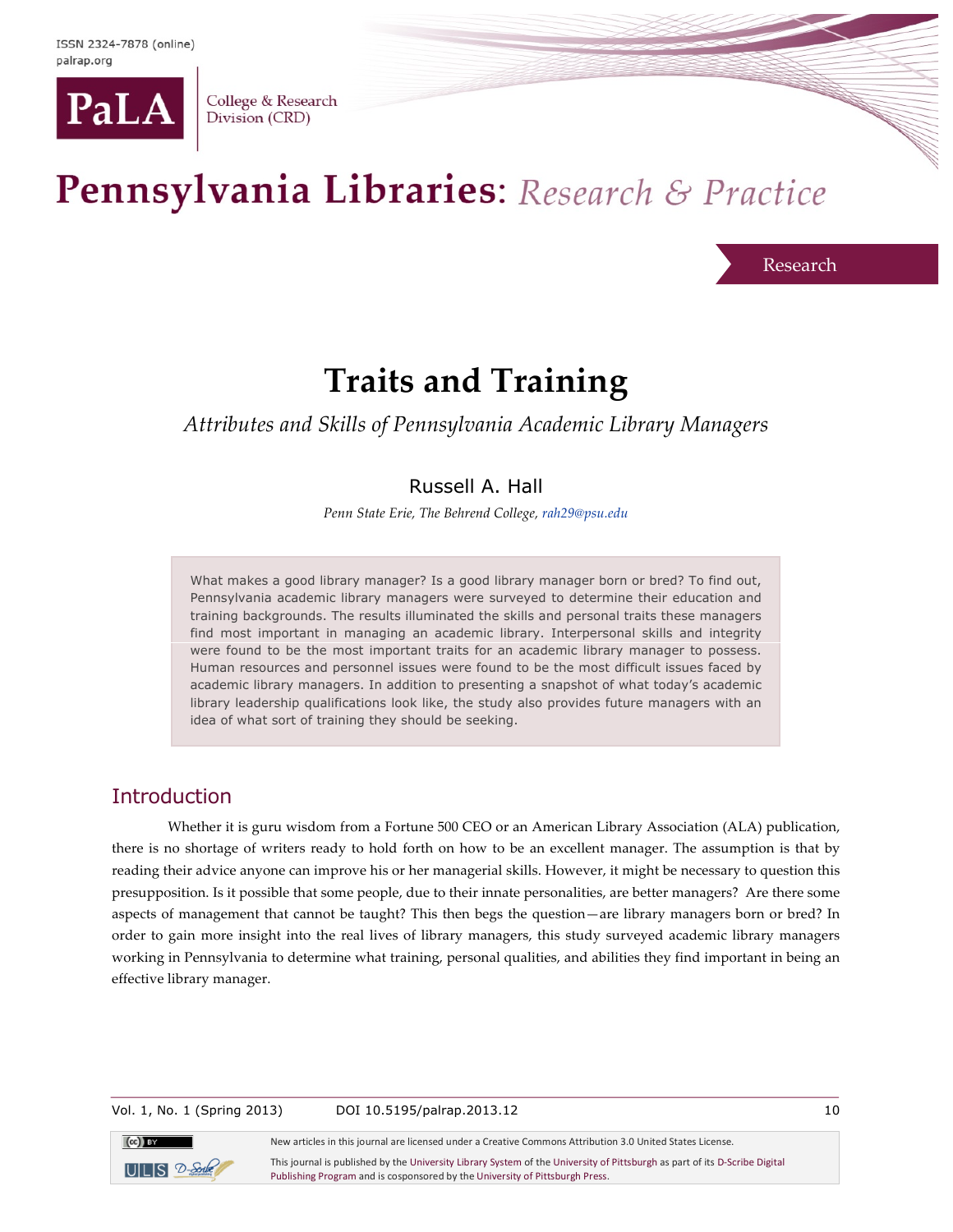#### Literature Review

Among the American Library Association's *Core Competencies of Librarianship*, "Administration and Management" is the eighth and final competency *(*American Library Association, 2009). There are five sub-headings under this competency: planning and budgeting, personnel practices and human resources, assessment and evaluation, developing partnerships with stakeholders (perhaps conceived of as outreach), and transformational leadership. All of these areas are important for being a good manager.

While leadership is a different concept than management, managers should also strive to be good leaders. As stated by Jim Collins (2008, p. vi), "*the very best leaders are first and foremost effective managers*" (emphasis his). Though management and leadership are different, they are not mutually exclusive. Ideally there should be significant overlap in these areas (often called managerial leadership).

In contrast to this, writing from a psychoanalytic perspective, Abraham Zaleznik (1977) writes that "managers and leaders are very different kinds of people. They differ in motivation, personal history, and in how they think and act" (p. 70). For Zaleznik, managers and leaders are opposites in all three of these categories. Leaders are risk-takers, change agents, and passionate visionaries who come from turbulent early backgrounds. Managers, on the other hand, tend to be reactive problem-solvers who focus on process and maintaining the status quo and come from harmonious early backgrounds (Zaleznik, 1977, p. 68-75). In this conception, managers and leaders are different personality types and very much tend to be "born" of their early social and family experiences, rather than bred through education and training.

Management guru Peter Drucker's position stands in opposition to Zaleznik's psychoanalytic view. Instead of managers and leaders being two very different types of people, managers must be leaders. Drucker (2008) states, "*One does not 'manage' people. The task is to lead people. And the goal is to make productive the specific strengths and knowledge of each individual*" (emphasis his) (p. 73). With the exception of integrity, which is "one absolute requirement of managers," "what a manager has to be able to do can be learned" (Drucker, 2008, p. 281, 10). To sum up a position that puts nurture ahead of nature, Drucker states that "if we know one thing today, it is that managers are made and not born" (p. 251).

Building on James MacGregor Burns' ideas of transactional and transformational leadership, organizational psychologist Bernard Bass details how transactional leaders rely on assigning tasks to employees and rewarding them for successful completion of these tasks (Bass, 1990, p. 20). Bass's research shows that "transactional leadership is a prescription for mediocrity" (1990, p. 20). Transformational leaders, "broaden and elevate the interests of their employees . . . generate awareness and acceptance of the purposes and mission of the group . . . and stir their employees to look beyond their own self-interest for the good of the group" (Bass, 1990, p. 21). Transformational leaders are superior to transactional leaders: "[M]anagers who behave like transformational leaders are more likely to be seen by their colleagues and employees as satisfying and effective leaders than are those who behave like transactional leaders" (Bass, 1990, p. 21). Bass's research shows that,

[d]espite conventional wisdom to the contrary, transformational leadership is a widespread phenomenon. True, more of it occurs at the top than at the bottom of an organization, but it has also been observed by many employees in their first level superiors. Transformational leadership can be learned, and it can—and should—be the subject of management training and development (1990, p. 27).

This is another argument in favor of learned skills for managers.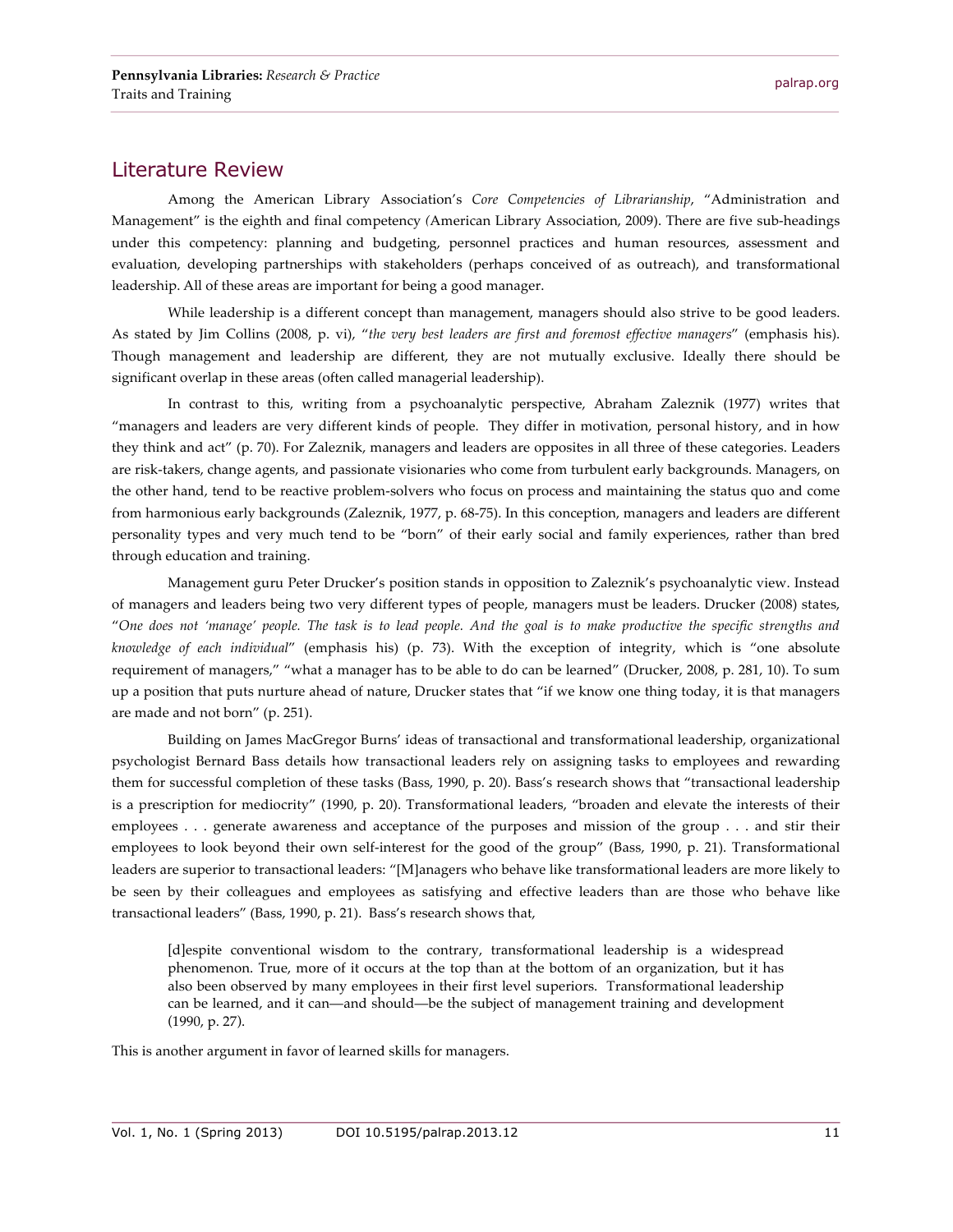Peter Hernon, one of the most widely known researchers in library leadership, often uses Delphi methodology or interviews to determine leadership traits for library leaders (Hernon, Powell, & Young, 2003; Hernon & Rossiter, 2006). Not only did Hernon look at high-level administrators such as Association of Research Libraries (ARL) library directors, but he also examined other leaders, notably Generation X (Young, Hernon, and Powell, 2006). In all of these studies, qualities such as building working relationships with others, vision, honesty, and strong communication skills were in the first quartile of results.

In *The Accidental Library Manager*, Rachel Singer Gordon (2005) lays out a nearly chapter-by-chapter list of what skills one needs to be a good manager. Gordon tackles the subjects of personnel, communication, facilities, technology, money, ethical issues, and many other topics in her wonderful book. The topics reviewed by Gordon were used as source material for the current study.

Michael Rooney's (2010) study of middle management training found that 36% of first-time department heads had no training at all or no formal management training other than library school classes. Library school classes were determined to not be enough training "because what is learned in one management class is not sufficient knowledge to manage a department and is often forgotten before one is in a position to manage a department" (Rooney, 2010, p. 390). His results also show the importance of training because "management experience is valuable in *addition* to training, but is often not sufficient without training" (emphasis his) (Rooney, 2010, p. 391). Rooney also found that "management workshops and seminars were the most used method of formal management training" (2010, p. 386). Additionally, library administrators and department heads agreed that "management workshops and seminars, committee assignments, task force assignments, special projects, and mentorship" are the best methods for training managers (Rooney, 2010, p. 392).

#### Methodology

From the studies in the literature review above, a list was created of the skills and personal attributes of library managers (see Appendix A). The list collated and consolidated the skills and attributes put forth in works in order to have a manageable list for responses by surveyed managers. The list of personal attributes was largely taken from Table 11.2, "Attributes for Non-ARL Academic Library Directors: Quartiles Based on Average Scores" in Young (2006, p. 152-153). The list of management skills is an amalgam of those found in Hernon and Rossiter (2006) and Gordon (2005)*.*

Rather than conduct a nation-wide survey of library managers, Pennsylvania library managers were selected as a population of convenience. First, using the Pennsylvania Department of Education website, institutions that grant bachelor's degrees were noted (2007-2008 data was the most recent available) (Pennsylvania Department of Education). Next, an effort was made to determine who the managers were at each institution. For the purposes of this study, the following were considered academic library managers: deans (including assistant and associate ranks), directors, head librarians, department heads, and those with the title of college or university librarian. This meant that the larger institutions had many more library managers in the population. However, it is unlikely that this would skew that data since the library managers themselves, rather than the institutions, were the unit of analysis. The email addresses of the managers were collected from their institutions' web sites. The managers were then emailed an invitation to take the electronic survey. A total of 313 managers were sent personalized emails asking them to take the survey. Of these 313 surveys, 119 were returned, for a response rate of 38%.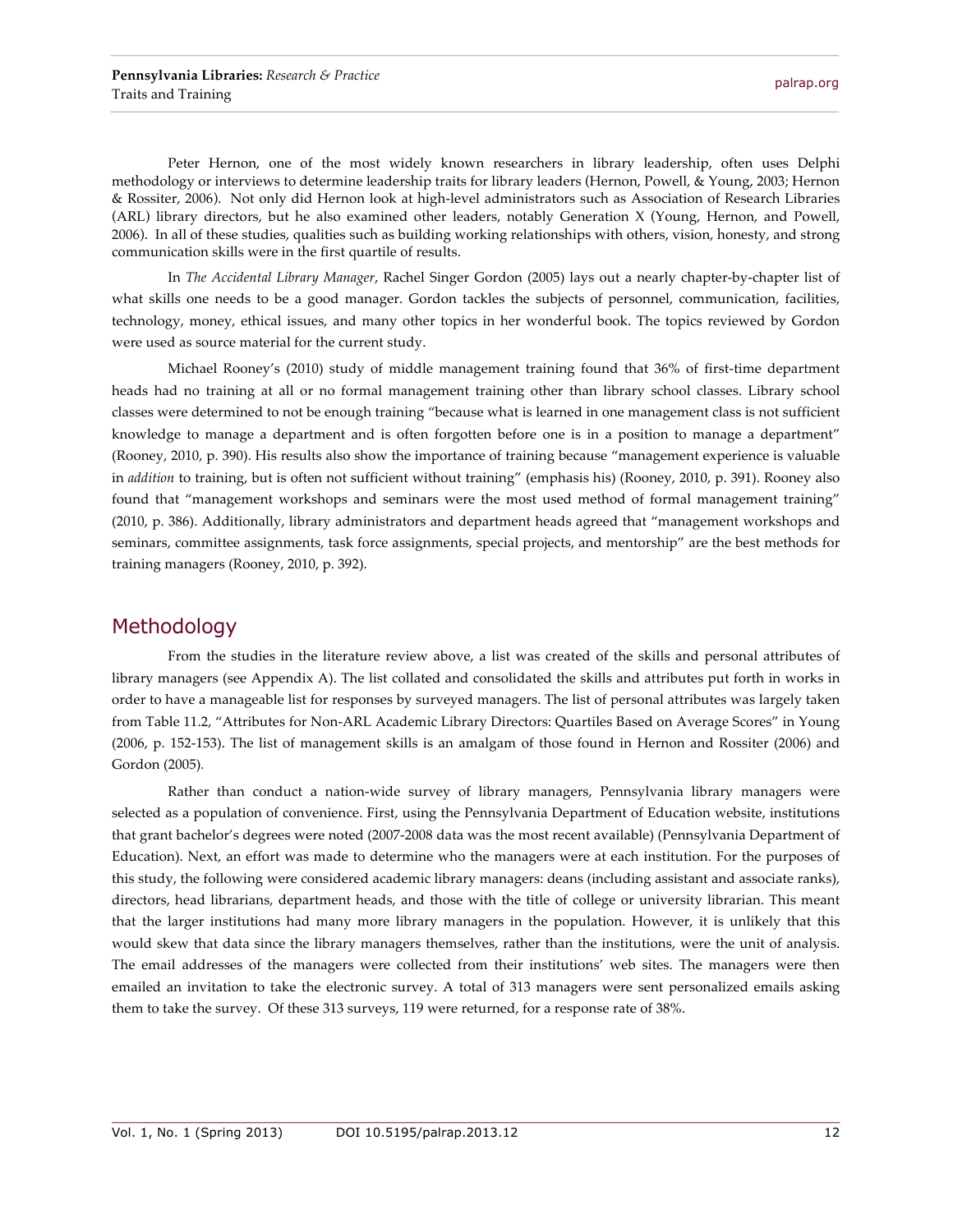#### Results

The survey instrument may be seen in Appendix B. The phrase "question [number]," hereafter, will refer to the questions in Appendix B. Several of the questions were skipped by many respondents and, thus, did not generate useable results. For example, only ten respondents chose to name the library school they attended (question 9). Also, very few noted whether they took a management class in library school (question 15) or how important a second master's degree is to being an effective library manager (question 13). Nearly all of the 119 total respondents answered the rest of the questions.

Most of the respondents in this study were directors and department heads. All of the respondents reported having the master's degree in library and information studies (MLS). The average year the respondents started their first management job was 1993, with a range from 1963 to 2011, and a median of 1994. The average year for starting their current job was 2002, with a range from 1977 to 2011, and a median of 2004. This means that the average respondent has been in their current job for nine years.

The gender distribution in the sample was 74 women (62%) and 45 men (38%). For the non-demographic questions in the survey, chi squared tests showed that there were no significant differences in the choices made by each gender. In other words, on the opinion questions, the male and female respondents generally answered the same way.

When asked "what attribute is the most important to a library manager?" strong interpersonal skills was the most common answer, with 25% of the responses (See Figure 1). Remember that these were not free-response answers. The participants selected from the list of attributes listed in Appendix A. The second and third most common answers were integrity and vision. The top two attribute results, interpersonal skills and integrity, are the same as Hernon, Powell, and Young's (2003, p. 70) except in reverse order. This strongly suggests that these are, indeed, the two most important attributes for a manager to possess.



Figure 1 *Most Important Manager Attributes*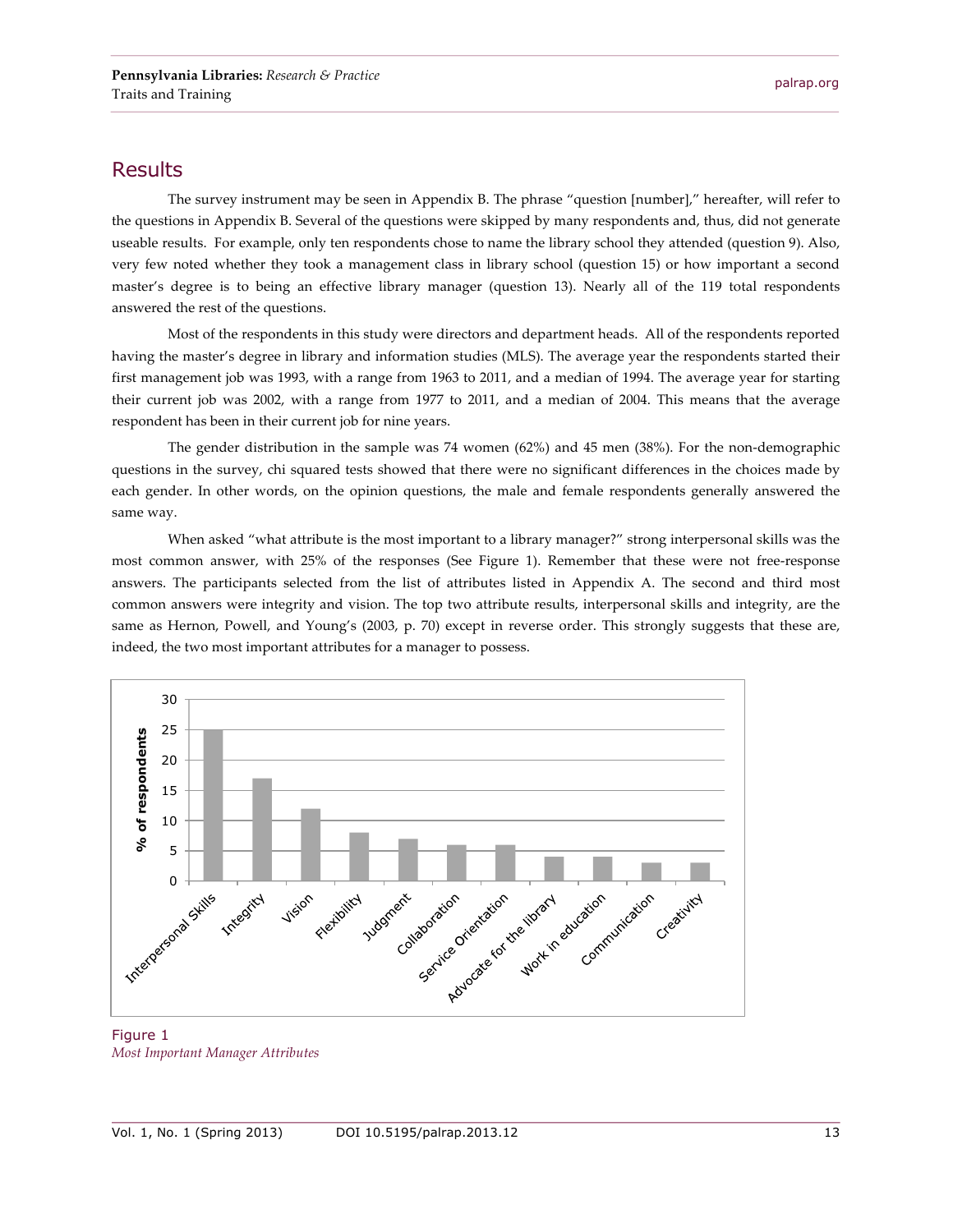Far and away, respondents stated that human resources and personnel issues were the most difficult part of academic library management (64%). Tied for second with 6% each were evaluation and assessment of services, and communication. The other categories were strategic planning, budgeting, development/fundraising, collections, outreach, facilities, marketing, legal issues, and other. These categories are listed in rank order.

To answer the question "What management skills should students learn in their MLS programs?" respondents answered along a broad range of categories (see Figure 2), with evaluation/assessment and strategic planning the leading choices. Interestingly, human resources came in fourth, despite the fact that the respondents rated it as the most difficult part of the job (as noted above).



Figure 2 *Management Skills for MLS Students*

Despite these strong feelings about what students should learn in library school, opinions were mixed about the usefulness of management classes in library school (question 16). Typical responses received regarding the importance of a management class in library school include

"For the first time, I was exposed to management theory and many of the principals of goal-setting, evaluation, communication, and institutional functioning."

"The importance of planning strategically and envisioning the future/leadership versus management."

"Better understanding of campus politics and its impact to the library, legal issues such as copyright and licensing, challenges to budgeting."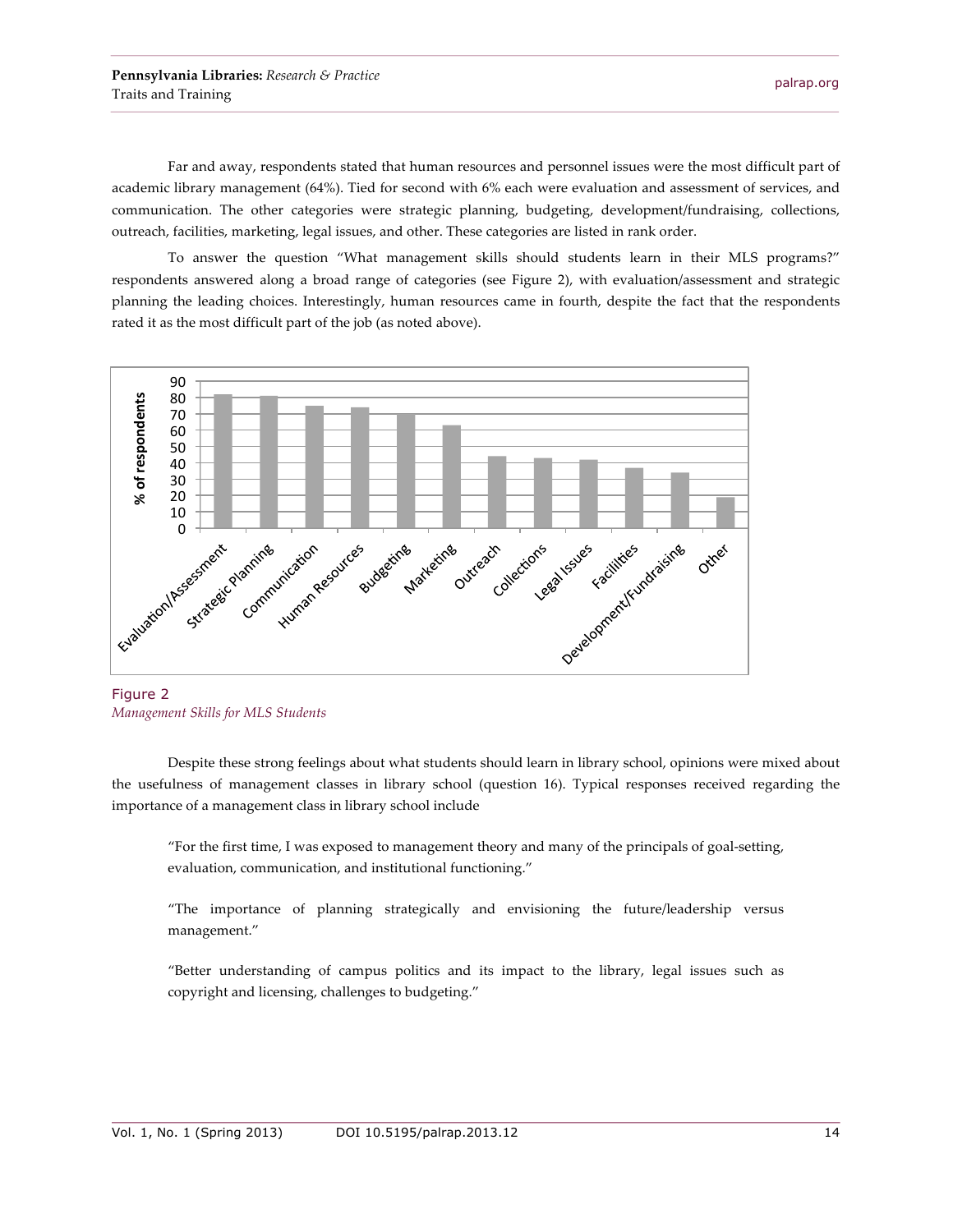Typical responses pertaining to management class in library school as not being useful include

"Not really; the amount of time between the class and when I started managing was too great."

"Everything I learned about management was on the job training, reading and conferences, networking, and through trial and error."

"Management is learned on the job."

Overwhelmingly, the respondents rated management education in MLS programs (question 17) as very important (33%) or important (50%). Reasons for this include

"I think an overview of library management issues is important, just as other aspects of librarianship are treated."

"I believe that librarians need to see the "big picture" in higher education and that management training helps with that."

"One usually ends up supervising someone in the library."

Even though "management is unimportant" was a minority opinion among respondents, it is always useful to look at the contrarian responses:

"Because people don't become managers, or good managers, by being taught it. They have to learn it through experience and development of skills and personal qualities."

"It's (*sic*) relevance doesn't come until years later in most cases, and even with that, it doesn't prepare you for the personnel issues one typically faces."

Again, respondents overwhelmingly felt that it was very important (21%) or important (64%) for new graduates to possess management skills. Reasons include

"It is helpful for librarians, even newly minted ones, to have clarity of the big picture and to think of where they fit in the larger system."

"I think project management skills are very important for new graduates because much of the work they will be doing will either be leading or being part of team projects."

"Everyone manages the library during his or her time of duty."

The minority who felt that it is not important for new graduates to have management skills is best represented by the following comments:

"I need them to be skilled in many ways, but management is far down on the list of priorities."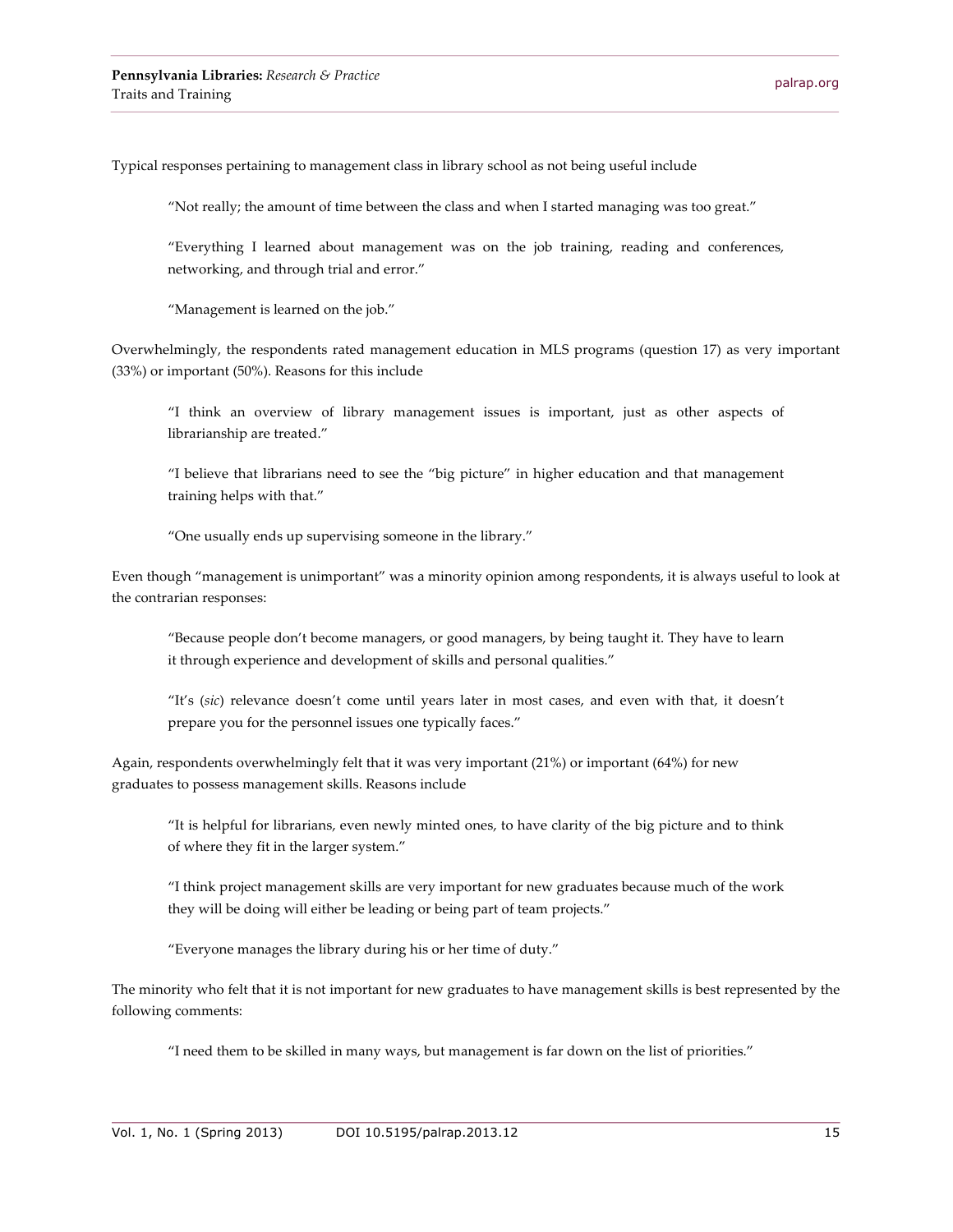"They need to learn how to think like a librarian, learn librarianship skills, etc. before they can begin to think about how to manage within the library framework."

"Either they have it or they don't."

When asked if they had taken formal management coursework beyond the MLS, 55% answered yes. This figure is probably low because the term "formal" was not, but should have been, defined. Eighty-six percent rated these as very important or important mainly because of practical experience, networking, and a "safe environment" to discuss management issues. Of those that answered yes, the items most often listed were master of business administration (MBA) programs, EDUCAUSE Leadership Programs, Harvard Leadership Institute, the Higher Education Resource Services (HERS) Institute, consortial and institutional programs, as well as ALA & ARL programs.

When asked whether a manager's personal traits or learned skills were more important, respondents overwhelmingly selected personal traits by a margin of 76% to 24%. The question was tempered with the caveat that emphasized the first part of the survey question: "realizing that both learned skills and personal traits are important."

#### **Discussion**

Clearly, it takes a blend of personal traits and learned skills to make a good academic library manager. One simply is not born with the ability to assemble a great budget. However, based on the results of the survey, it appears that the respondents believe that certain personality types make for better managers. This finding seems to mirror the "conventional wisdom" that Bass felt was incorrect (1990, p. 27). It appears that the survey respondents tend to believe that good managers are born rather than bred.

In extrapolating from the results, MLS programs seem to be a natural place to acquire learned skills, but it appears that they are best for setting a general foundation, rather than focusing on specific skills. There does seem to be an acknowledgment that the gap from taking management classes in library school to managing in practice is a bit of a problem (as also noted in Rooney [2010, p. 390]). However, respondents believe that library school students should be versed in management for many reasons (as shown in the comments above), but primarily so they have a view of the big picture of the library and can understand the context in which their managers and administration are working.

For specific management training, respondents who had taken formal management classes outside of their MLS were extremely positive about their experiences. These training sessions or programs, such as the Harvard Institute or EDUCAUSE sessions, allowed managers to focus on a specific issue while giving them practical experience. They also felt these were "safe environments" to discuss potentially touchy management issues. These programs are also seen as valuable networking opportunities. This matches with Rooney's (2010, p. 392) conclusions that management training outside of library school and the home institution are very valuable in developing managers.

Respondents were pointed in their criticism of the question that asked "what attribute is the most important to a library manager?" Many wished they could have picked the top three attributes or rank-ordered the entire list that was given. However, the point of the question was to determine the most important attribute so that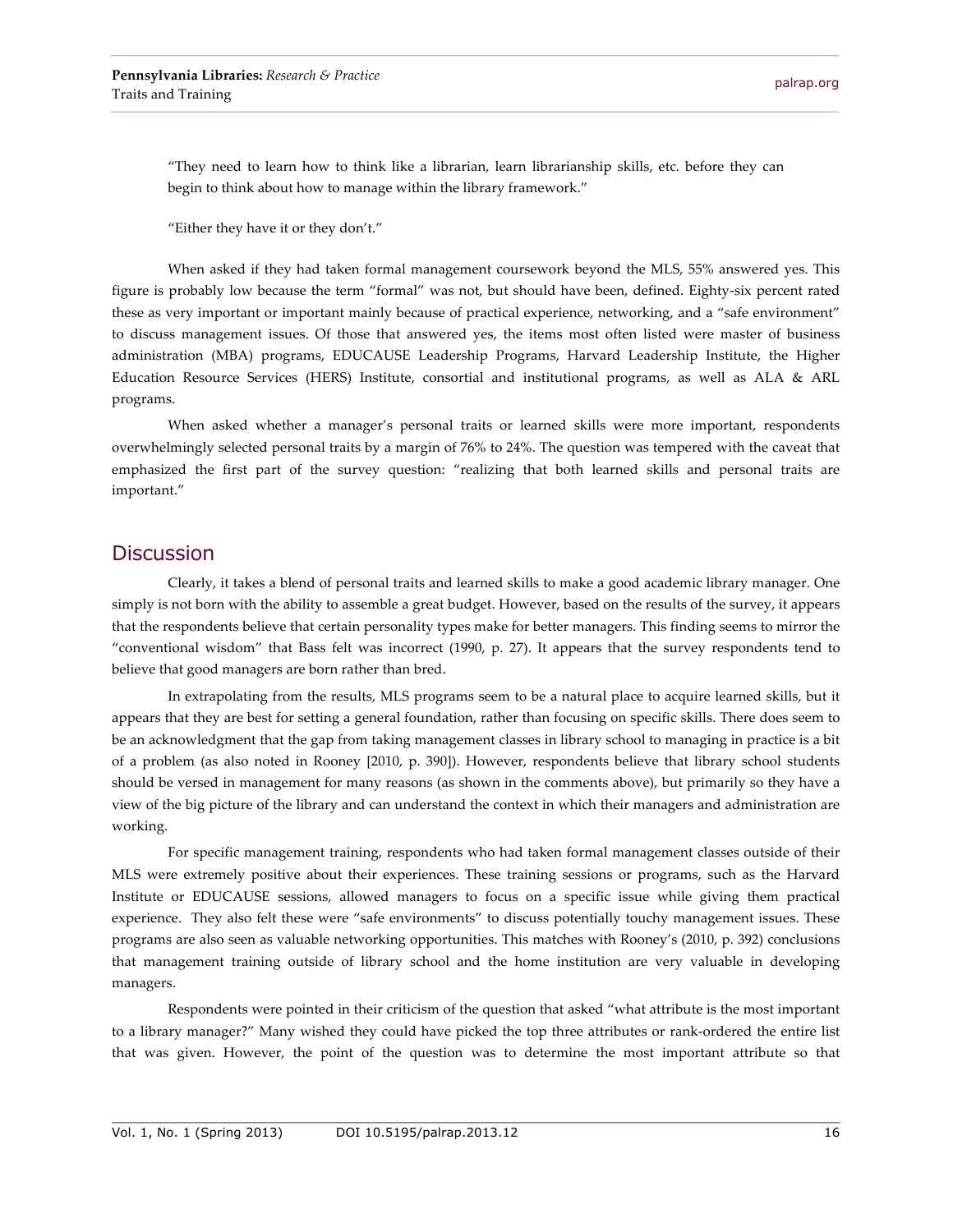managers/trainers can work on developing programs to enhance that attribute. Interpersonal skills were easily the top vote-getter, and this seems like an attribute that can be enhanced through further training.

## Further Research

From this survey, several opportunities for further research on this subject are evident. The first would be to expand the scope of the study beyond Pennsylvania. It is possible that Pennsylvania library managers are unlike library managers from the rest of the country. This could be for any number of reasons: perhaps they are older or younger than other library managers; perhaps they all tended to go to the same library schools; or perhaps they are different for other reasons altogether. Expanding the sample could help determine the validity of the current study.

Another area of possible further research is to expand the study to public library managers. Though there are many similarities between public and academic library managers, there are likely differences in the skills and traits that make a quality manager. The comparisons and contrasts would certainly make for interesting reading and add to the research in this area. Another variable that was not examined in this study was the size of the library or institution where the respondent works. It is possible that the size of the library and position of the manager in the organization chart could have an effect on how they view management skills and traits.

After the survey was conducted, it was noted that mentorship was not included as a choice or category. Had mentorship been included in the survey, it certainly could have been a top choice for how managers and new librarians learn how to be managers.

Finally, one might ask non-managerial librarians what skills and abilities constitute a good manager. These librarians may not have the same perception of what it takes to be an effective manager as someone who is a manager. The bottom-up approach might yield substantially different results.

# Final Thoughts

As the Boomer generation continues to retire from the librarian profession, it is imperative to develop library managers and leaders to replace them. This gap might not be at the higher levels of administration, but at the middle manager level. As Rooney (2010, p. 390) notes, "it will be harder to recruit middle managers from other libraries. . . [so] it will be necessary in the future for more academic libraries to develop their own middle managers from within." Administrators must encourage their librarians to seek management training in order to ensure a robust succession plan.

Survey respondents strongly agree that professional development opportunities such as workshops, seminars, and institutes are among the very best ways to develop quality library managers. Even in these restrictive budgetary times, administrations will do well to make funding available to those who aspire to be library managers or those who want to become better library managers. There are myriad opportunities available to better those traits that are innate, as well as those skills that we have developed along the way.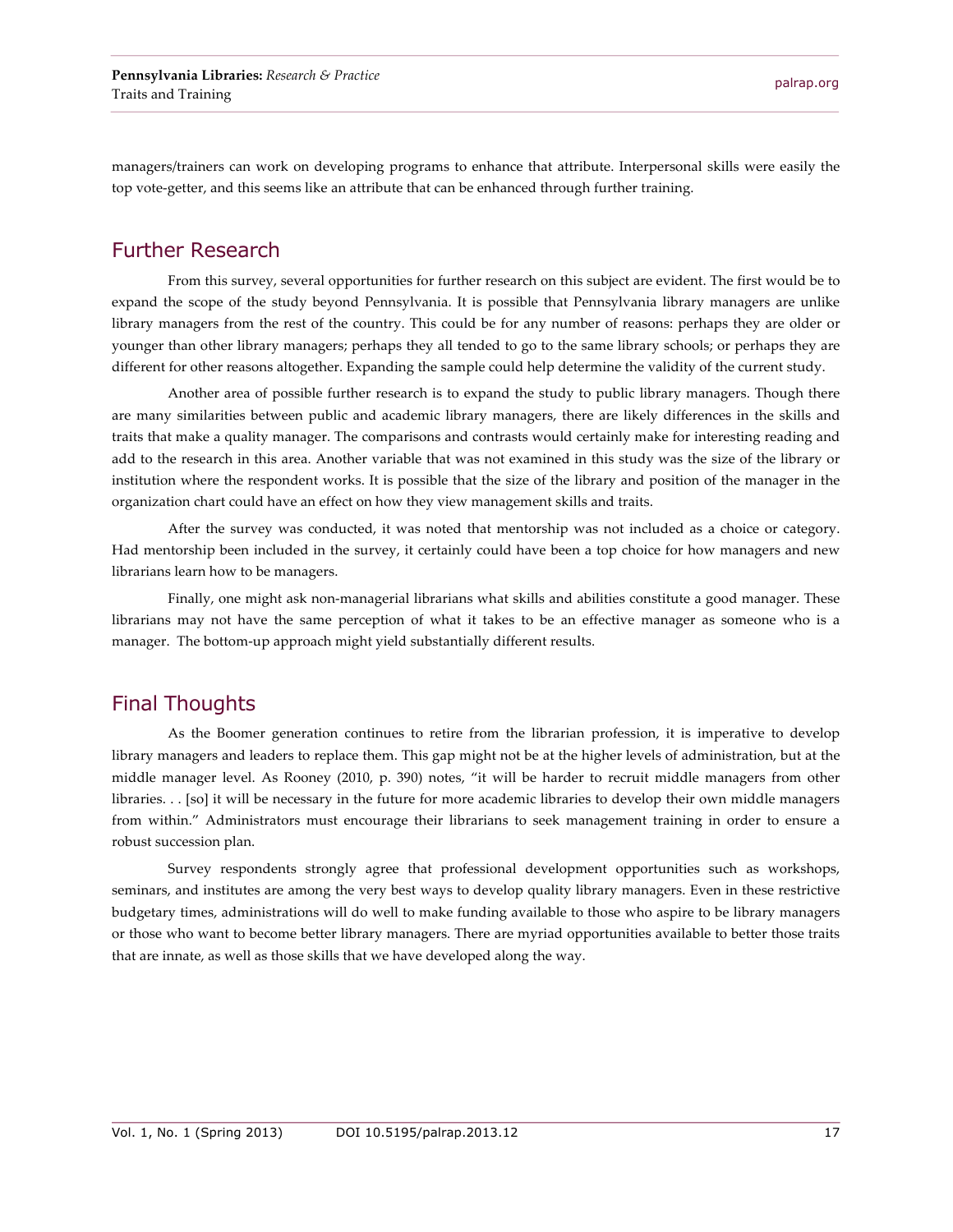### References

- American Library Association. (2009, January 7). *ALA's core competencies of librarianship.* Retrieved from http://www.ala.org/educationcareers/sites/ala.org.educationcareers/files/content/careers/corecomp/corecompetences/fin alcorecompstat09.pdf
- Bass, B. M. (1990). From transactional to transformational leadership: Learning to share the vision. *Organizational Dynamics*, *18*(3), 19-31. doi:10.1016/0090-2616(90)90061-S
- Collins, J. (2008). Peter Drucker's legacy. In Drucker, P. F., *Management* (Rev. ed.) (pp. xi xiv). New York, NY: Collins Business.
- Drucker, P. F. (2008). *Management* (Rev. ed.). New York, NY: Collins Business.
- Gordon, R. S. (2005). *The accidental library manager*. Medford, NJ: Information Today, Inc.
- Hernon, P., Powell, R .R., & Young, A.P. (Eds.). (2003). *The next library leadership: Attributes of academic and public library directors.* Westport, CT: Libraries Unlimited.
- Hernon, P., & Rossiter, N. (Eds). (2006). *Making a difference: Leadership and academic libraries.* Westport, CT: Libraries Unlimited.
- Pennsylvania Department of Education. College profiles. Retrieved September 22, 2010, from http://www.portal.state.pa.us/portal/server.pt/community/statistics\_detailed\_tables/8690
- Rooney, M. P. (2010). The current state of middle management preparation, training, and development in academic libraries. *Journal of Academic Librarianship* 36(5), 383-393. doi:10.1016/j.acalib.2010.06.002
- Young, A. P. (2006). Gen-Xers and Millennials join the library express. In P. Hernon & N. Rossiter (Eds.). *Making a difference: Leadership and academic libraries*. Westport, CT: Libraries Unlimited.
- Young, A. P., Hernon, P., & Powell, R. R. (2006). Attributes of academic library leadership: An exploratory study of some Gen-Xers. *Journal of Academic Librarianship* 23(5), 489-502. doi:10.1016/j.acalib.2006.05.008
- Zaleznik, A. (1977, May/June). Managers and leaders: Are they different? *Harvard Business Review*, *55*(3), 67-78.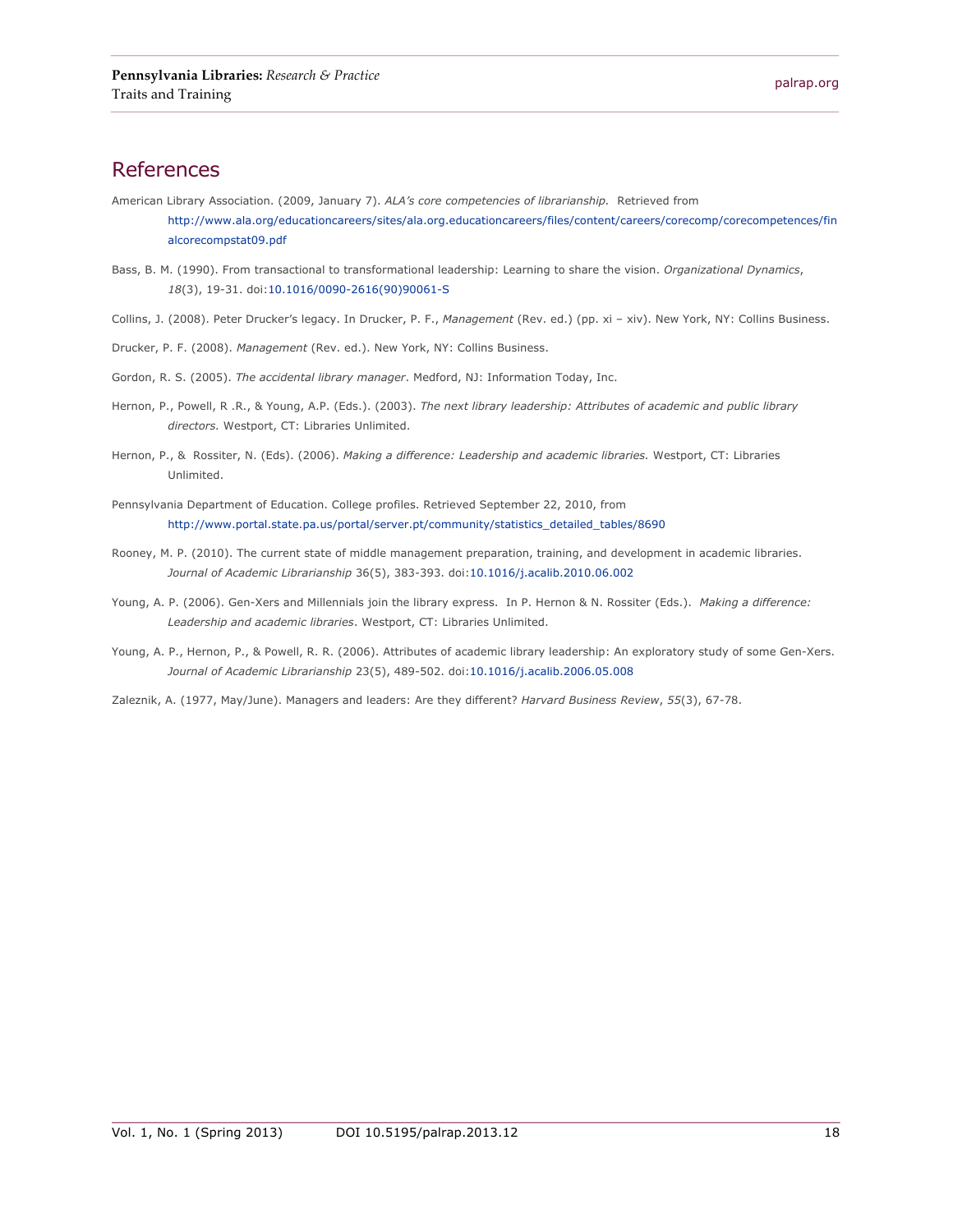# Appendix A

#### List of Skills

Evaluation/Assessment of Services Personnel/Human Resources Budgeting Collections Facilities Communication Marketing Strategic Planning Outreach Legal Issues Development/Fundraising **Other** 

#### List of Attributes

Integrity Strong Interpersonal Skills Ability to serve as an advocate for the library Excellent oral and written communication skills Ability to work collaboratively with campus colleagues Ability to articulate vision for the library within the institution Flexibility Demonstrated ability to exercise mature judgment Good listening skills Commitment to professional development of library personnel Respect for scholarship and learning Strong service orientation Enthusiasm for work in an educational environment Sense of humor Documented record of problem solving **Creativity** High energy level Dynamic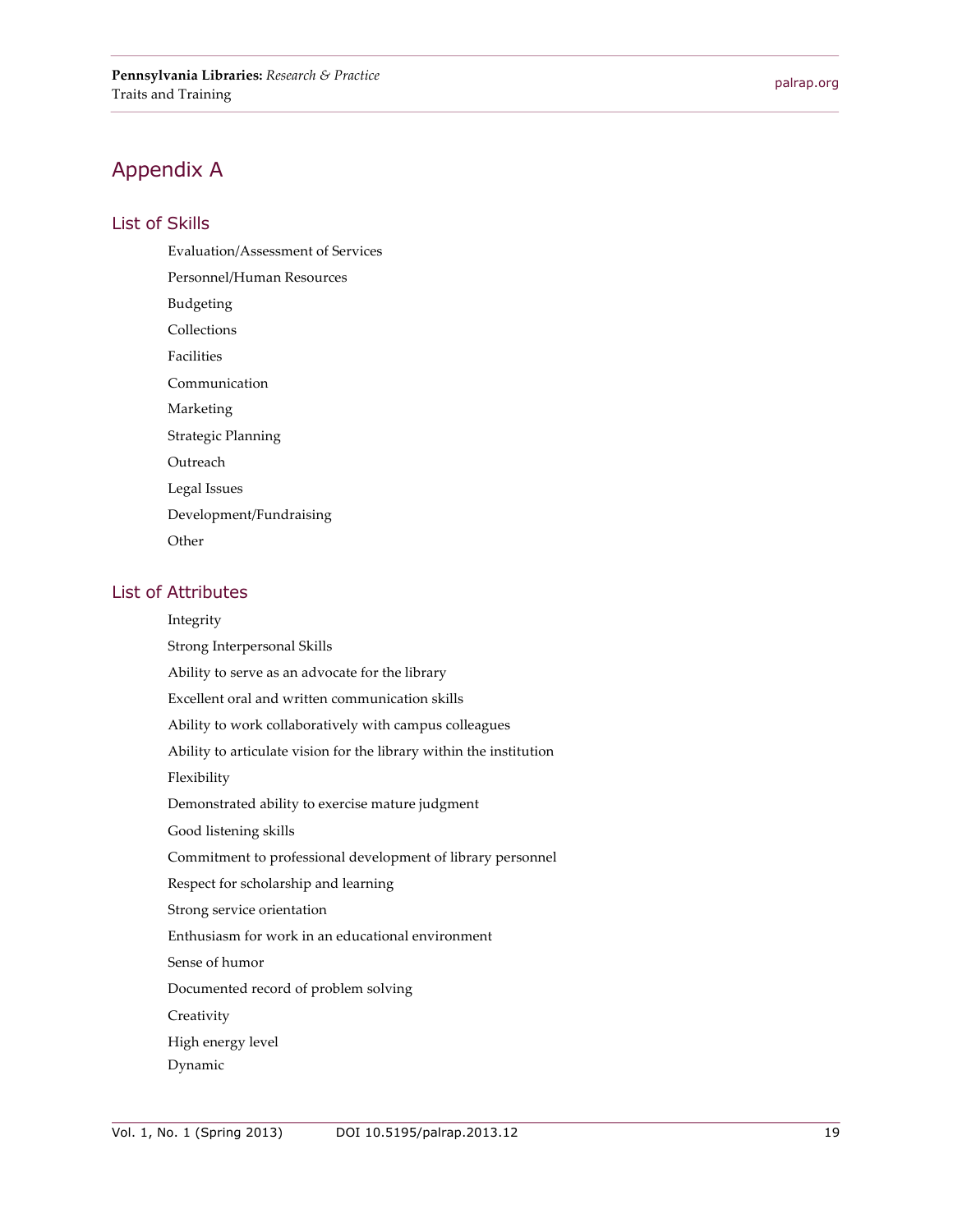# Appendix B: Survey Instrument

Question 1: What is your job title?

Question 2: Are you male or female?

Question 3: What year did you start your first management job?

Question 4: What year did you start your current job?

Question 5: What is the most difficult aspect of library management?

- Evaluation / Assessment of services
- Personnel / Human Resources
- Budgeting
- Collections
- Facilities
- Communication
- Marketing
- Strategic Planning
- **Outreach**
- Legal issues
- Development / Fundraising
- Other, please specify

Question 6: Do you have a Master of Library Science degree or equivalent academic credentials?

Question 7: If you don't have an MLS or equivalent, what is your highest degree obtained?

- Bachelor
- **Masters**
- MBA
- JD
- M.D.
- PhD.
- Other

Question 8: What year did you obtain your highest degree?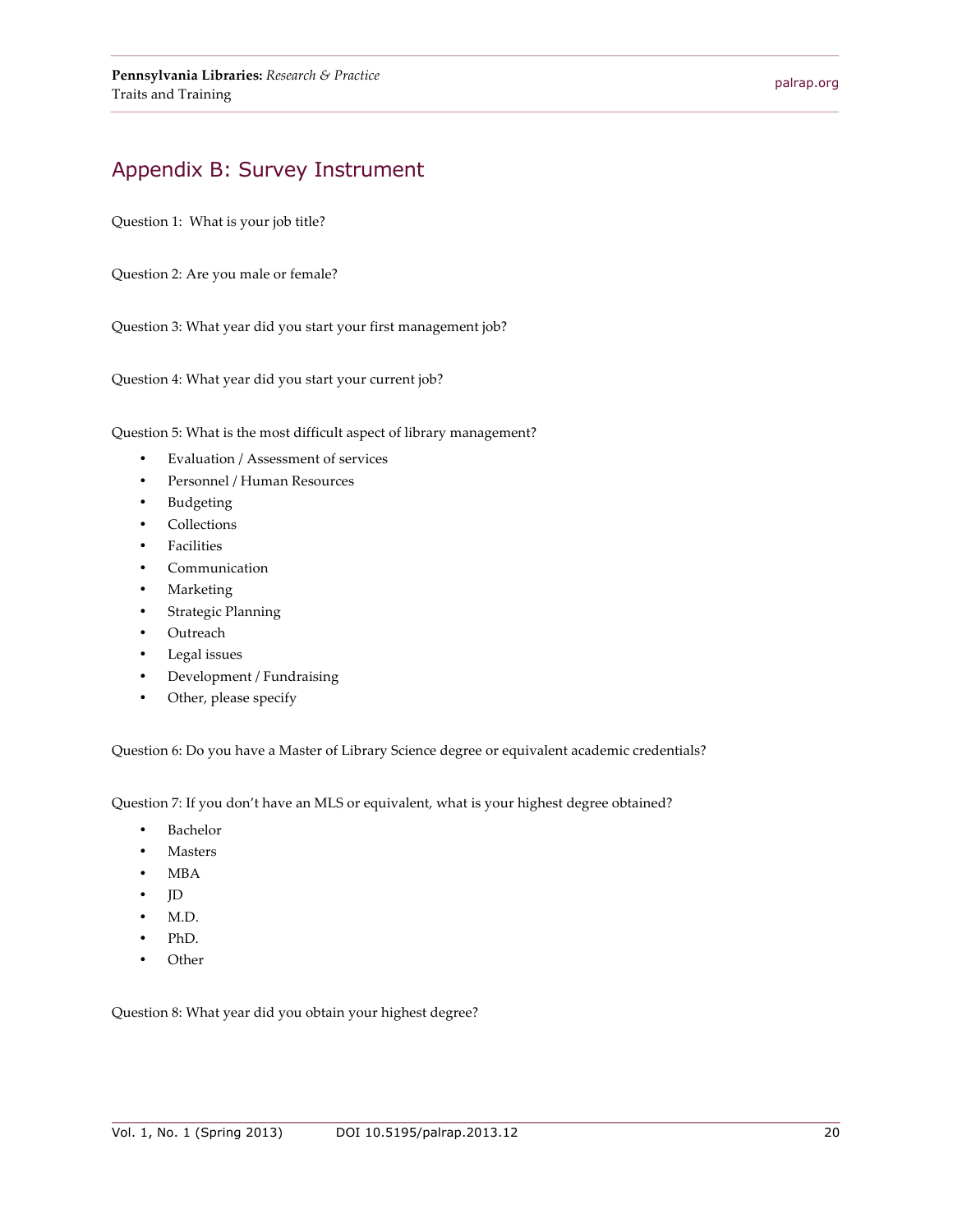Question 9: What college/university granted your MLS?

Question 10: What year did you graduate with your MLS?

Question 11: Do you have a PhD. in Library Science?

Question 12: Do you have a second master's degree?

Question 13: How important is having a second master's degree to being a successful academic library manager? (1 = very low importance, 5 = very high importance)

- 1
- 2
- 3
- 4
- 5

Question 14: Why?

Question 15: Did you take a management class in your MLS program?

- Yes
- No
- Don't remember

Question 16: If you did take a management class, was that class useful to your future work? How or in what ways?

Question 17: How valuable is formal management education in MLS programs for academic library managers?

- Very Important
- Important
- Unimportant
- Not Important at all

Question 18: Why?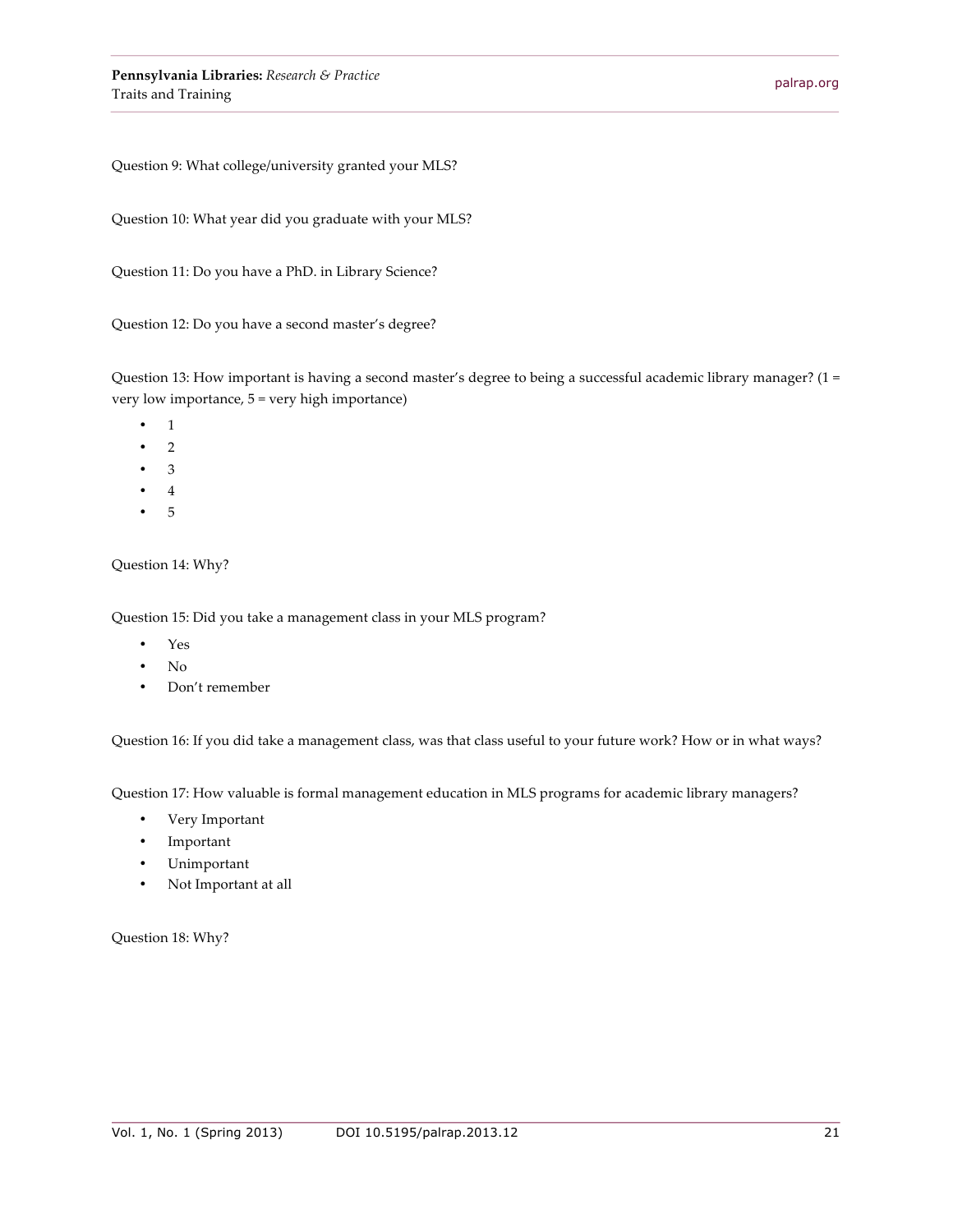Question 19: How important are management skills for new MLS graduates that you supervise(d)?

- Very Important
- **Important**
- Unimportant
- Not Important at all

#### Question 20: Why?

Question 21: Have you taken formal coursework on management topics (other than in an MLS program)?

- Yes
- No

Question 22: If yes, please describe the formal classes you have taken.

Question 23: How valuable were these formal programs to you in your role as an academic library manager?

- Very Important
- Important
- Unimportant
- Not Important at all

Question 24: Why?

Question 25: What management skills should students learn in their MLS program? Choose as many answers as applicable.

- Evaluation / Assessment of services
- Personnel / Human Resources
- Budgeting
- **Collections**
- Facilities
- Communication
- **Marketing**
- Strategic Planning
- Outreach
- Legal issues
- Development / Fundraising
- Other, please specify